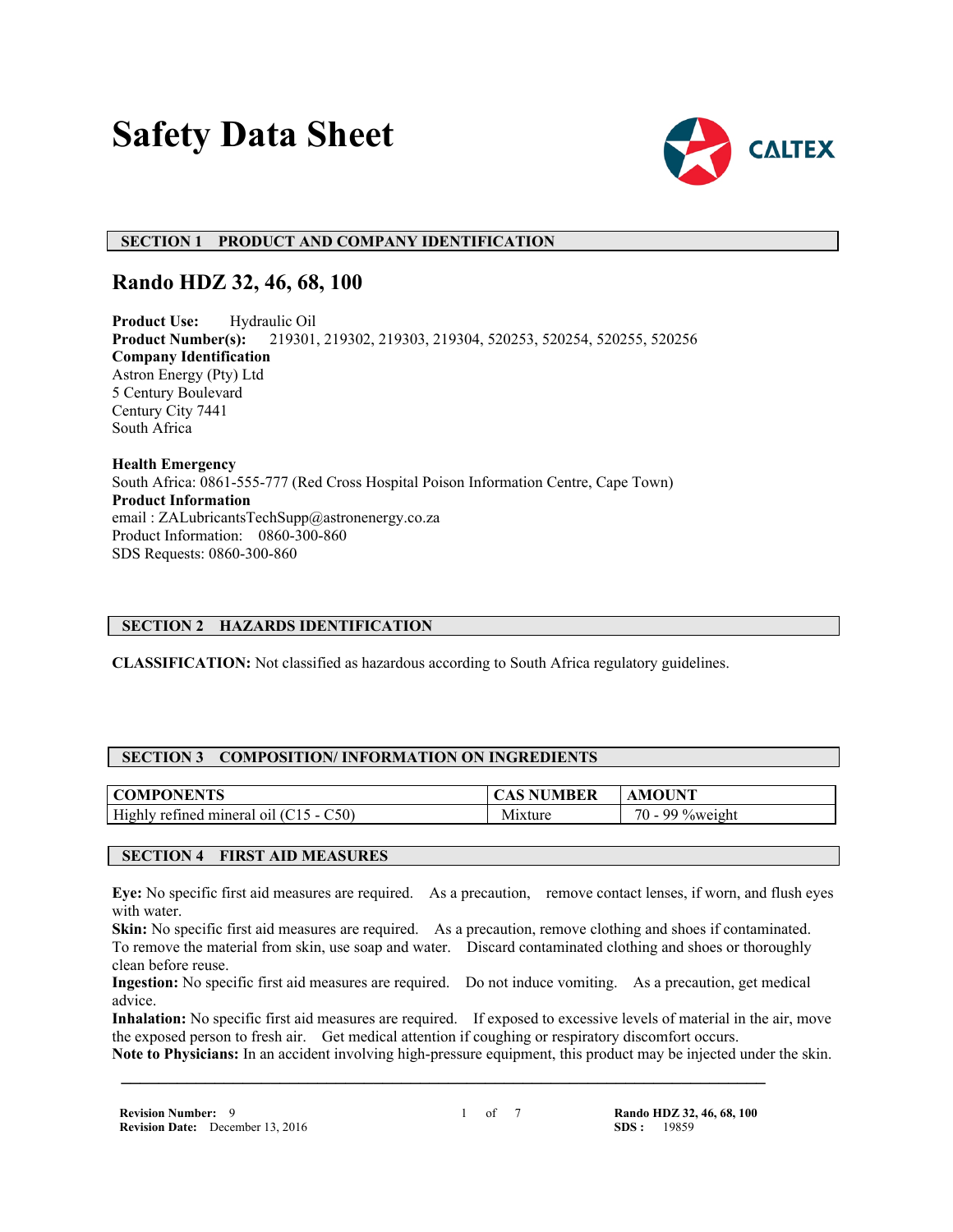Such an accident may result in a small, sometimes bloodless, puncture wound. However, because of its driving force, material injected into a fingertip can be deposited into the palm of the hand. Within 24 hours, there is usually a great deal of swelling, discoloration, and intense throbbing pain. Immediate treatment at a surgical emergency center is recommended.

#### **IMMEDIATE HEALTH EFFECTS**

**Eye:** Not expected to cause prolonged or significant eye irritation.

**Skin:** Contact with the skin is not expected to cause prolonged or significant irritation. Contact with the skin is not expected to cause an allergic skin response. Not expected to be harmful to internal organs if absorbed through the skin. High-Pressure Equipment Information: Accidental high-velocity injection under the skin of materials of this type may result in serious injury. Seek medical attention at once should an accident like this occur. The initial wound at the injection site may not appear to be serious at first; but, if left untreated, could result in disfigurement or amputation of the affected part.

**Ingestion:** Not expected to be harmful if swallowed.

**Inhalation:** Not expected to be harmful if inhaled. Contains a petroleum-based mineral oil. May cause respiratory irritation or other pulmonary effects following prolonged or repeated inhalation of oil mist at airborne levels above the recommended mineral oil mist exposure limit. Symptoms of respiratory irritation may include coughing and difficulty breathing.

#### **SECTION 5 FIRE FIGHTING MEASURES**

**EXTINGUISHING MEDIA:** Use water fog, foam, dry chemical or carbon dioxide (CO2) to extinguish flames. **Unusual Fire Hazards:** Leaks/ruptures in high pressure system using materials of this type can create a fire hazard when in the vicinity of ignition sources (eg. open flame, pilot lights, sparks, or electric arcs).

#### **PROTECTION OF FIRE FIGHTERS:**

**Fire Fighting Instructions:** This material will burn although it is not easily ignited. See Section 7 for proper handling and storage. For fires involving this material, do not enter any enclosed or confined fire space without proper protective equipment, including self-contained breathing apparatus.

**Combustion Products:** Highly dependent on combustion conditions. A complex mixture of airborne solids, liquids, and gases including carbon monoxide, carbon dioxide, and unidentified organic compounds will be evolved when this material undergoes combustion.

#### **SECTION 6 ACCIDENTAL RELEASE MEASURES**

**Protective Measures:** Eliminate all sources of ignition in vicinity of spilled material.

**Spill Management:** Stop the source of the release if you can do it without risk. Contain release to prevent further contamination of soil, surface water or groundwater. Clean up spill as soon as possible, observing precautions in Exposure Controls/Personal Protection. Use appropriate techniques such as applying noncombustible absorbent materials or pumping. Where feasible and appropriate, remove contaminated soil. Place contaminated materials in disposable containers and dispose of in a manner consistent with applicable regulations. **Reporting:** Report spills to local authorities as appropriate or required.

# **SECTION 7 HANDLING AND STORAGE**

**General Handling Information:** Avoid contaminating soil or releasing this material into sewage and drainage systems and bodies of water.

 **\_\_\_\_\_\_\_\_\_\_\_\_\_\_\_\_\_\_\_\_\_\_\_\_\_\_\_\_\_\_\_\_\_\_\_\_\_\_\_\_\_\_\_\_\_\_\_\_\_\_\_\_\_\_\_\_\_\_\_\_\_\_\_\_\_\_\_\_\_**

**Precautionary Measures:** DO NOT USE IN HIGH PRESSURE SYSTEMS in the vicinity of flames, sparks and hot surfaces. Use only in well ventilated areas. Keep container closed.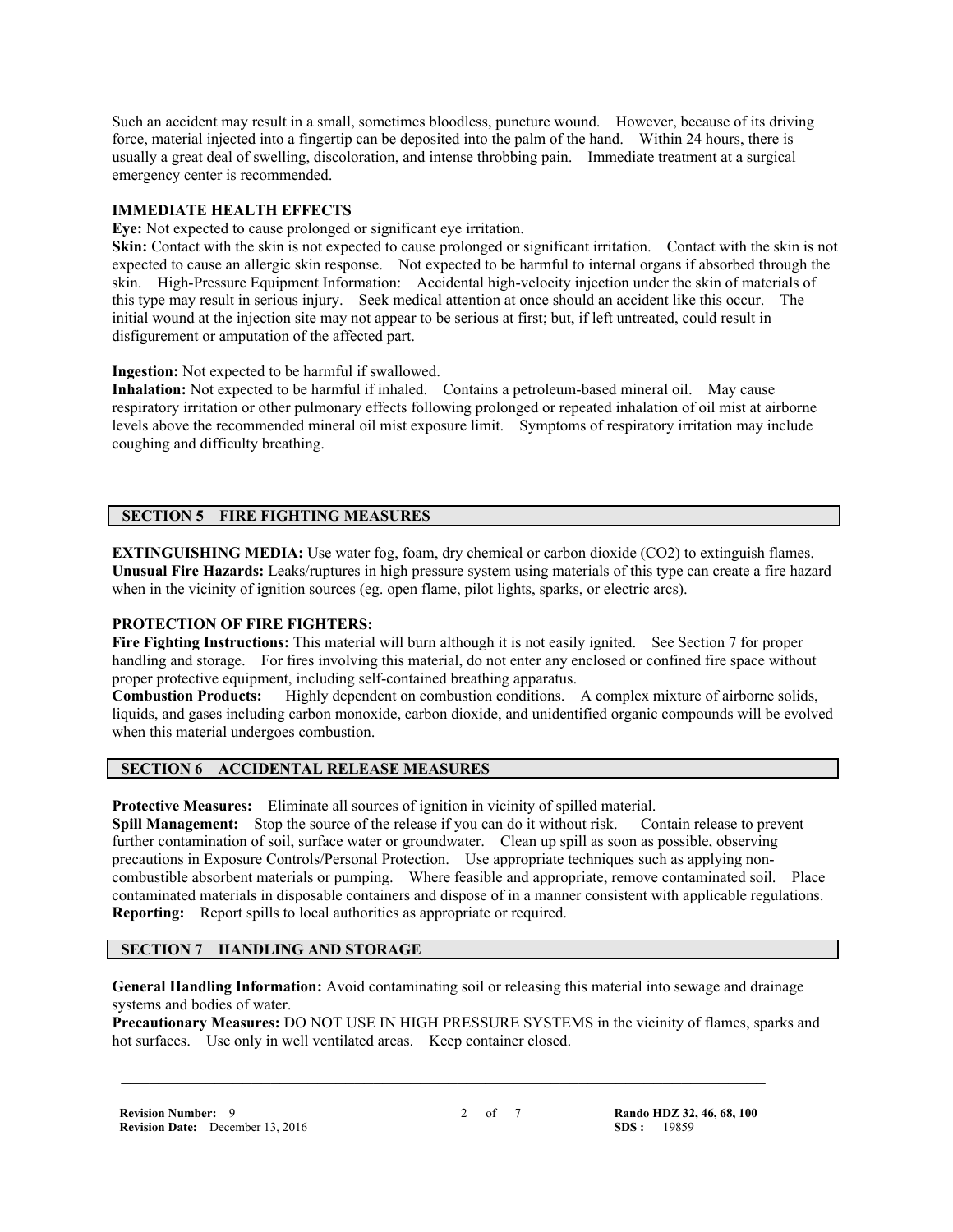**Static Hazard:** Electrostatic charge may accumulate and create a hazardous condition when handling this material. To minimize this hazard, bonding and grounding may be necessary but may not, by themselves, be sufficient. Review all operations which have the potential of generating and accumulating an electrostatic charge and/or a flammable atmosphere (including tank and container filling, splash filling, tank cleaning, sampling, gauging, switch loading, filtering, mixing, agitation, and vacuum truck operations) and use appropriate mitigating procedures. **Container Warnings:** Container is not designed to contain pressure. Do not use pressure to empty container or it may rupture with explosive force. Empty containers retain product residue (solid, liquid, and/or vapor) and can be dangerous. Do not pressurize, cut, weld, braze, solder, drill, grind, or expose such containers to heat, flame, sparks, static electricity, or other sources of ignition. They may explode and cause injury or death. Empty containers should be completely drained, properly closed, and promptly returned to a drum reconditioner or disposed of properly.

# **SECTION 8 EXPOSURE CONTROLS/PERSONAL PROTECTION**

#### **GENERAL CONSIDERATIONS:**

Consider the potential hazards of this material (see Section 2), applicable exposure limits, job activities, and other substances in the work place when designing engineering controls and selecting personal protective equipment. If engineering controls or work practices are not adequate to prevent exposure to harmful levels of this material, the personal protective equipment listed below is recommended. The user should read and understand all instructions and limitations supplied with the equipment since protection is usually provided for a limited time or under certain circumstances.

#### **ENGINEERING CONTROLS:**

Use in a well-ventilated area.

#### **PERSONAL PROTECTIVE EQUIPMENT**

**Eye/Face Protection:** No special eye protection is normally required. Where splashing is possible, wear safety glasses with side shields as a good safety practice.

**Skin Protection:** No special protective clothing is normally required. Where splashing is possible, select protective clothing depending on operations conducted, physical requirements and other substances in the workplace. Suggested materials for protective gloves include: 4H (PE/EVAL), Nitrile Rubber, Silver Shield, Viton.

**Respiratory Protection:** No respiratory protection is normally required. If user operations generate an oil mist, determine if airborne concentrations are below the occupational exposure limit for mineral oil mist. If not, wear an approved respirator that provides adequate protection from the measured concentrations of this material. For airpurifying respirators use a particulate cartridge.

Use a positive pressure air-supplying respirator in circumstances where air-purifying respirators may not provide adequate protection.

#### **Occupational Exposure Limits:**

| Component                                | Country/<br>Agency | TWA              | <b>STEL</b>       | Ceiling | <b>Notation</b> |
|------------------------------------------|--------------------|------------------|-------------------|---------|-----------------|
| Highly refined mineral oil $(C15 - C50)$ | ACGIH              | $5 \text{ mg/m}$ | $10 \text{ mg/m}$ | $- -$   | $- -$           |

Consult local authorities for appropriate values.

# **SECTION 9 PHYSICAL AND CHEMICAL PROPERTIES**

**Attention: the data below are typical values and do not constitute a specification.**

**Color:** Light to Brown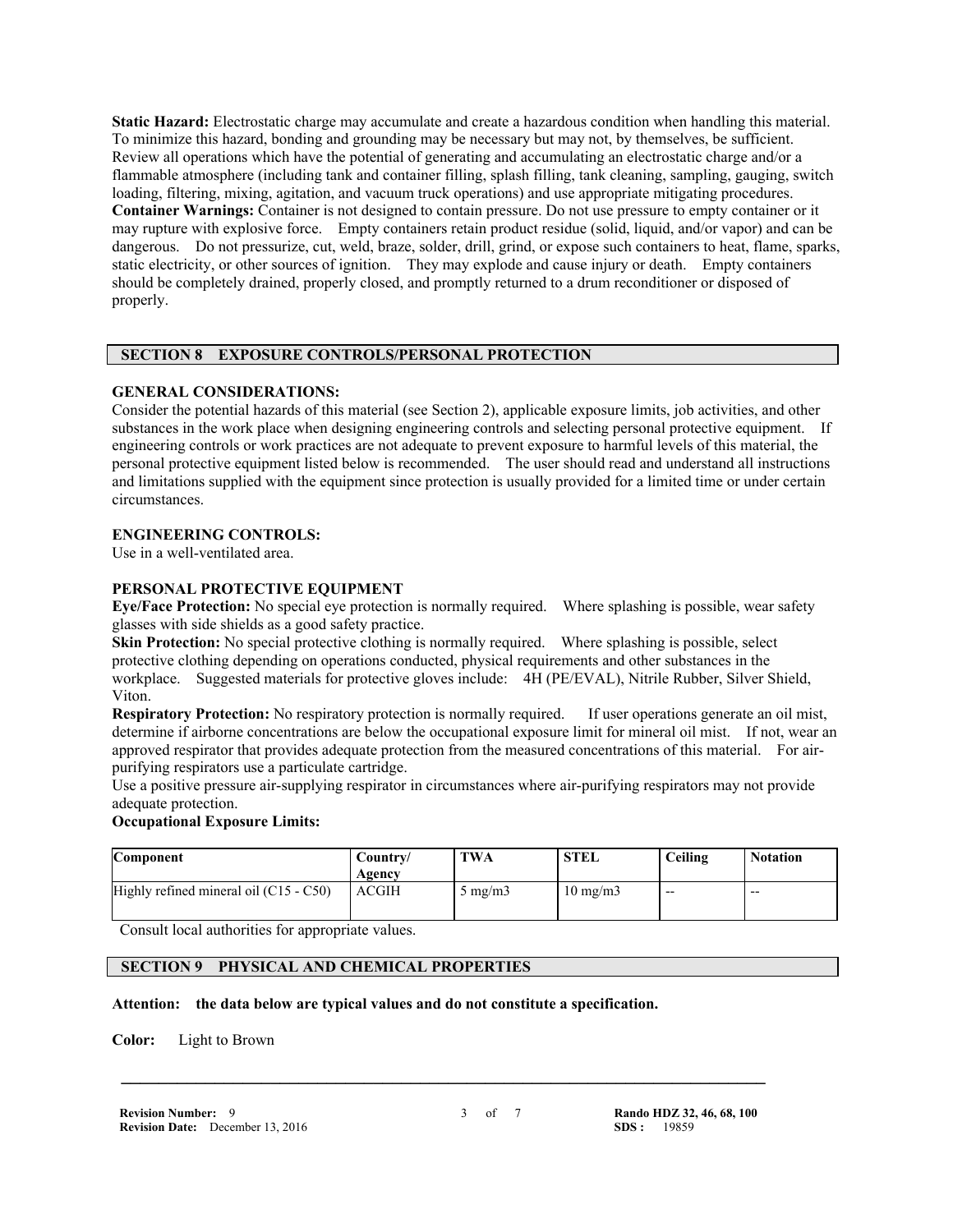**Physical State:** Liquid **Odor:** Petroleum odor **Odor Threshold:** No data available **pH:** Not Applicable **Vapor Pressure:** <0.01 mmHg @ 37.8 °C (100 °F) **Vapor Density (Air = 1):**  $>1$ **Initial Boiling Point:** 315°C (599°F) **Solubility:** Soluble in hydrocarbons; insoluble in water **Freezing Point:** Not Applicable **Melting Point:** No data available **Density:** 0.8613 - 0.8746 kg/l @ 15°C (59°F) **Viscosity:** 32 mm2/s @ 40°C (104°F) Minimum **Coefficient of Therm. Expansion / °F:** Not Applicable **Evaporation Rate:** No data available **Decomposition temperature:** No data available **Octanol/Water Partition Coefficient:** No data available

**FLAMMABLE PROPERTIES: Flammability (solid, gas):** No Data Available

**Flashpoint:** (Cleveland Open Cup) 175 °C (347 °F) Minimum **Autoignition:** No data available **Flammability (Explosive) Limits (% by volume in air):** Lower: Not Applicable Upper: Not Applicable

#### **SECTION 10 STABILITY AND REACTIVITY**

**Reactivity:** May react with strong acids or strong oxidizing agents, such as chlorates, nitrates, peroxides, etc. **Chemical Stability:** This material is considered stable under normal ambient and anticipated storage and handling conditions of temperature and pressure. **Incompatibility With Other Materials:** Not applicable **Hazardous Decomposition Products:** None known (None expected) **Hazardous Polymerization:** Hazardous polymerization will not occur.

#### **SECTION 11 TOXICOLOGICAL INFORMATION**

#### **Information on toxicological effects**

**Serious Eye Damage/Irritation:** The eye irritation hazard is based on evaluation of data for product components.

**Skin Corrosion/Irritation:** The skin irritation hazard is based on evaluation of data for product components.

**Skin Sensitization:** The skin sensitization hazard is based on evaluation of data for product components.

**Acute Dermal Toxicity:** The acute dermal toxicity hazard is based on evaluation of data for product components.

**Acute Oral Toxicity:** The acute oral toxicity hazard is based on evaluation of data for product components.

**Acute Inhalation Toxicity:** The acute inhalation toxicity hazard is based on evaluation of data for product components.

**Acute Toxicity Estimate:** Not Determined

**Germ Cell Mutagenicity:** The hazard evaluation is based on data for components or a similar material.

 **\_\_\_\_\_\_\_\_\_\_\_\_\_\_\_\_\_\_\_\_\_\_\_\_\_\_\_\_\_\_\_\_\_\_\_\_\_\_\_\_\_\_\_\_\_\_\_\_\_\_\_\_\_\_\_\_\_\_\_\_\_\_\_\_\_\_\_\_\_**

**Carcinogenicity:** The hazard evaluation is based on data for components or a similar material.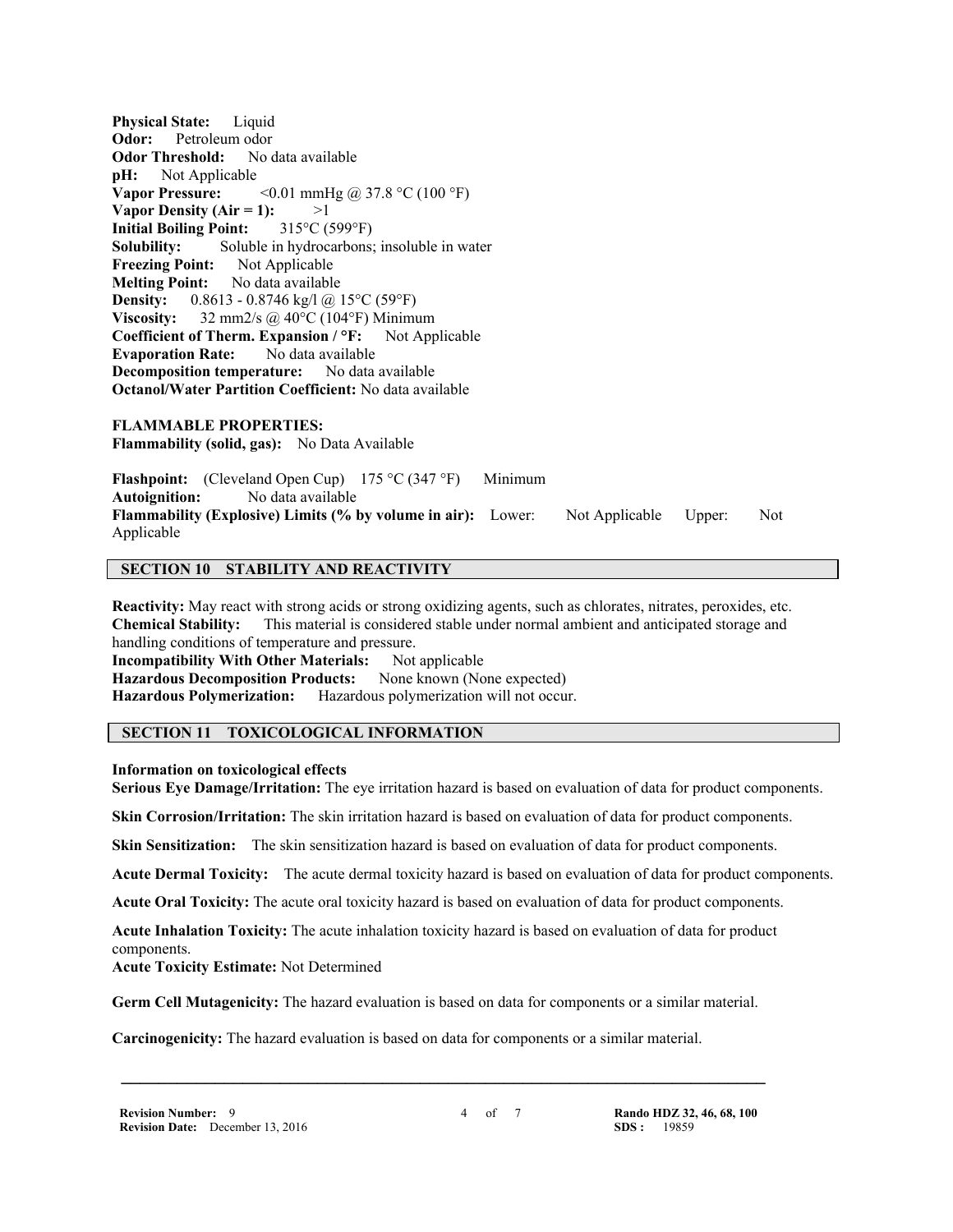**Reproductive Toxicity:** The hazard evaluation is based on data for components or a similar material.

**Specific Target Organ Toxicity - Single Exposure:** The hazard evaluation is based on data for components or a similar material.

**Specific Target Organ Toxicity - Repeated Exposure:** The hazard evaluation is based on data for components or a similar material.

#### **ADDITIONAL TOXICOLOGY INFORMATION:**

This product contains petroleum base oils which may be refined by various processes including severe solvent extraction, severe hydrocracking, or severe hydrotreating. None of the oils requires a cancer warning under the OSHA Hazard Communication Standard (29 CFR 1910.1200). These oils have not been listed in the National Toxicology Program (NTP) Annual Report nor have they been classified by the International Agency for Research on Cancer (IARC) as; carcinogenic to humans (Group 1), probably carcinogenic to humans (Group 2A), or possibly carcinogenic to humans (Group 2B).

 These oils have not been classified by the American Conference of Governmental Industrial Hygienists (ACGIH) as: confirmed human carcinogen (A1), suspected human carcinogen (A2), or confirmed animal carcinogen with unknown relevance to humans (A3).

# **SECTION 12 ECOLOGICAL INFORMATION**

#### **ECOTOXICITY**

This material is not expected to be harmful to aquatic organisms. The product has not been tested. The statement has been derived from the properties of the individual components.

# **MOBILITY**

No data available.

#### **PERSISTENCE AND DEGRADABILITY**

This material is not expected to be readily biodegradable. The biodegradability of this material is based on an evaluation of data for the components or a similar material.

The product has not been tested. The statement has been derived from the properties of the individual components.

#### **POTENTIAL TO BIOACCUMULATE**

Bioconcentration Factor: No data available. Octanol/Water Partition Coefficient: No data available

#### **SECTION 13 DISPOSAL CONSIDERATIONS**

Use material for its intended purpose or recycle if possible. Oil collection services are available for used oil recycling or disposal. Place contaminated materials in containers and dispose of in a manner consistent with applicable regulations. Contact your sales representative or local environmental or health authorities for approved disposal or recycling methods.

#### **SECTION 14 TRANSPORT INFORMATION**

The description shown may not apply to all shipping situations. Consult 49CFR, or appropriate Dangerous Goods Regulations, for additional description requirements (e.g., technical name) and mode-specific or quantity-specific shipping requirements.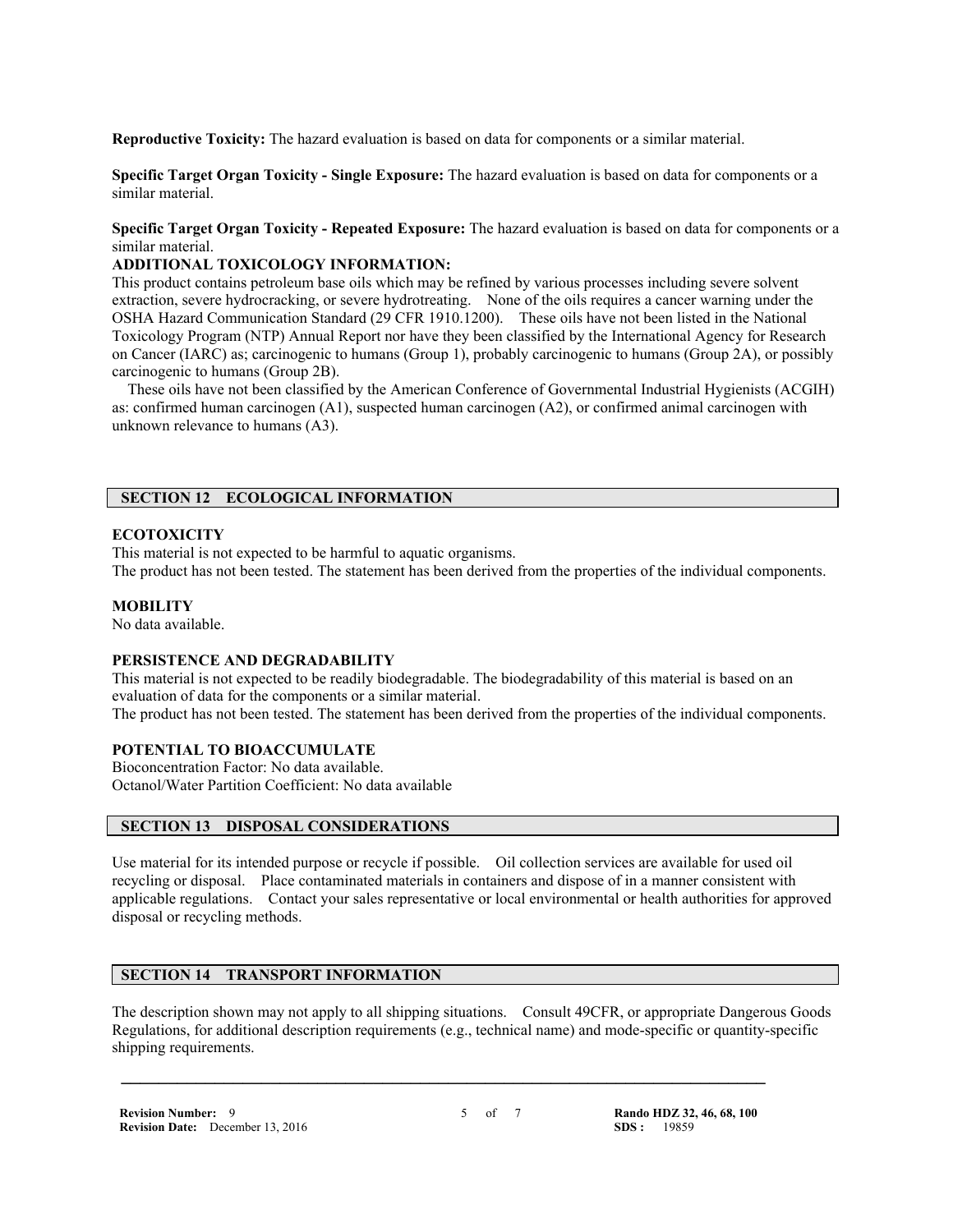#### **DOT Shipping Description:** NOT REGULATED AS A HAZARDOUS MATERIAL UNDER 49 CFR

**IMO/IMDG Shipping Description:** NOT REGULATED AS DANGEROUS GOODS FOR TRANSPORT UNDER THE IMDG CODE

**ICAO/IATA Shipping Description:** NOT REGULATED AS DANGEROUS GOODS FOR TRANSPORT UNDER ICAO

# **SECTION 15 REGULATORY INFORMATION**

REGULATORY LISTS SEARCHED: 01-1=IARC Group 1 01-2A=IARC Group 2A 01-2B=IARC Group 2B

No components of this material were found on the regulatory lists above.

#### **CHEMICAL INVENTORIES:**

All components comply with the following chemical inventory requirements: AICS (Australia), DSL (Canada), KECI (Korea), PICCS (Philippines), TCSI (Taiwan), TSCA (United States).

One or more components does not comply with the following chemical inventory requirements: ENCS (Japan).

# **SECTION 16 OTHER INFORMATION**

**REVISION STATEMENT:** No revision information

#### **Revision Date:** December 13, 2016

#### **ABBREVIATIONS THAT MAY HAVE BEEN USED IN THIS DOCUMENT:**

| <b>TLV</b><br>Threshold Limit Value<br>$\overline{\phantom{0}}$                     | TWA<br>$\overline{\phantom{a}}$ | Time Weighted Average             |  |
|-------------------------------------------------------------------------------------|---------------------------------|-----------------------------------|--|
| <b>STEL</b><br>Short-term Exposure Limit                                            | PEL<br>$\overline{\phantom{a}}$ | Permissible Exposure Limit        |  |
|                                                                                     | CAS                             | Chemical Abstract Service Number  |  |
| <b>ACGIH</b><br>American Conference of Governmental<br><b>Industrial Hygienists</b> | <b>IMO/IMDG</b><br>Goods Code   | International Maritime Dangerous  |  |
| API<br>American Petroleum Institute                                                 | <b>SDS</b>                      | Safety Data Sheet                 |  |
| <b>CVX</b><br>- Chevron                                                             | <b>NTP</b>                      | National Toxicology Program (USA) |  |
| Department of Transportation (USA)<br><b>DOT</b><br>$\overline{\phantom{a}}$        |                                 |                                   |  |
| <b>IARC</b><br>International Agency for Research on Cancer                          |                                 |                                   |  |
| <b>NCEL</b><br>New Chemical Exposure Limit                                          |                                 |                                   |  |
| <b>SCBA</b><br><b>Self-Contained Breathing Apparatus</b>                            |                                 |                                   |  |

Prepared according to the SANS 2014 by Chevron Energy Technology Company, 6001 Bollinger Canyon Road, San Ramon, CA 94583.

 **\_\_\_\_\_\_\_\_\_\_\_\_\_\_\_\_\_\_\_\_\_\_\_\_\_\_\_\_\_\_\_\_\_\_\_\_\_\_\_\_\_\_\_\_\_\_\_\_\_\_\_\_\_\_\_\_\_\_\_\_\_\_\_\_\_\_\_\_\_**

**The above information is based on the data of which we are aware and is believed to be correct as of the date hereof. Since this information may be applied under conditions beyond our control and with which we may**